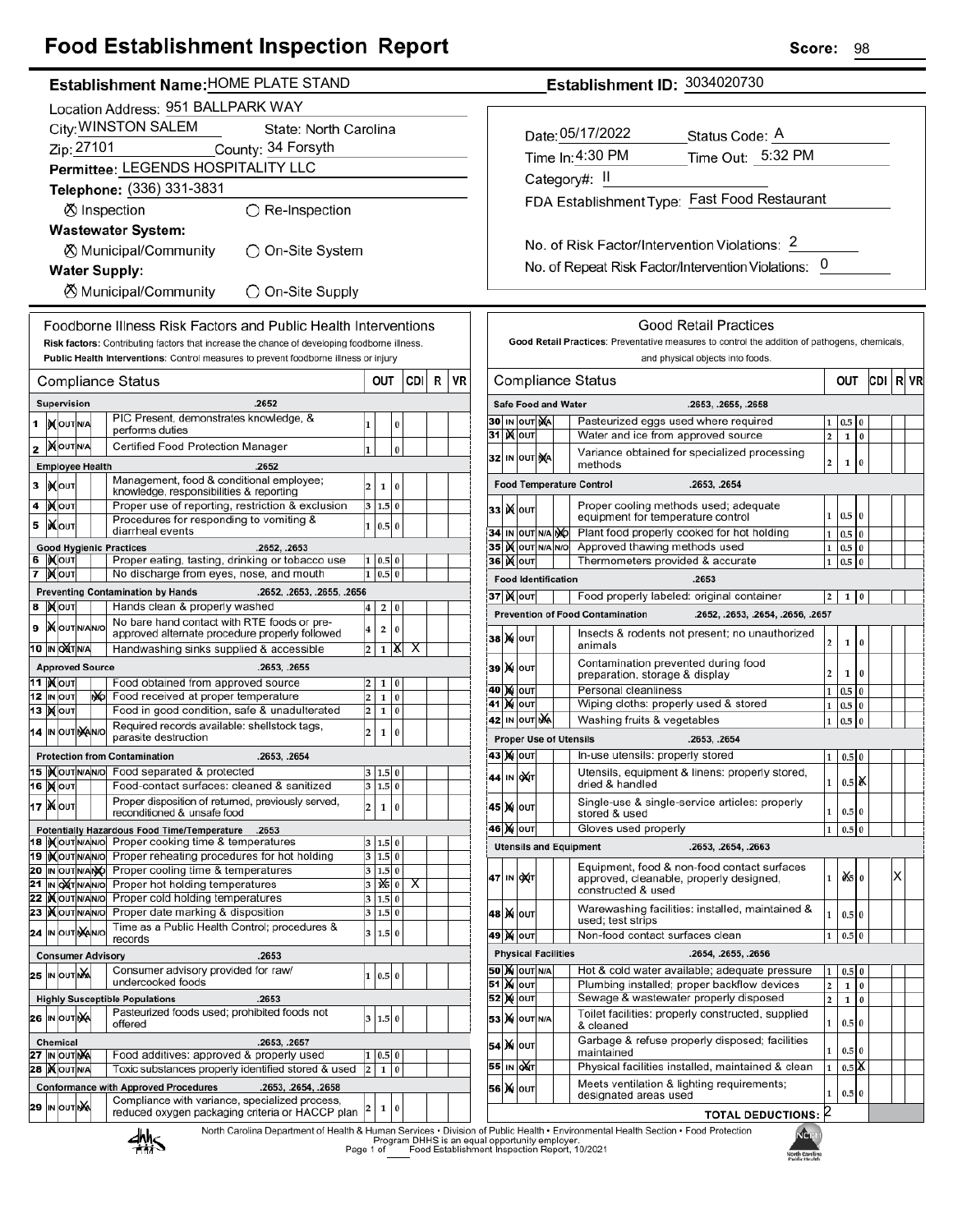# Comment Addendum to Food Establishment Inspection Report

| Establishment Name: HOME PLATE STAND                                                                                                                      |                        | Establishment ID: 3034020730                                                                                                                          |                                                               |  |  |  |  |
|-----------------------------------------------------------------------------------------------------------------------------------------------------------|------------------------|-------------------------------------------------------------------------------------------------------------------------------------------------------|---------------------------------------------------------------|--|--|--|--|
| Location Address: 951 BALLPARK WAY<br>City: WINSTON SALEM<br>County: 34 Forsyth                                                                           | State:NC<br>Zip: 27101 | $ \mathsf{X} $ Inspection $\Box$ Re-Inspection<br> X <br>Comment Addendum Attached?<br>Water sample taken?   $\left  \right $ Yes $\left  \right $ No | Date: 05/17/2022<br>Status Code: A<br>Category #: $\parallel$ |  |  |  |  |
| Wastewater System: X Municipal/Community   On-Site System<br>Water Supply:<br>X Municipal/Community non-Site System<br>Permittee: LEGENDS HOSPITALITY LLC |                        | Email 1: kedwards@legends.net<br>Email $2:$                                                                                                           |                                                               |  |  |  |  |
| Telephone: (336) 331-3831                                                                                                                                 |                        | Email $3:$                                                                                                                                            |                                                               |  |  |  |  |
| Temperature Observations                                                                                                                                  |                        |                                                                                                                                                       |                                                               |  |  |  |  |
|                                                                                                                                                           |                        | Effective January 1, 2019 Cold Holding is now 41 degrees or less                                                                                      |                                                               |  |  |  |  |

| Effective January 1, 2019 Cold Holding is now 41 degrees or less |                        |                  |          |           |          |      |
|------------------------------------------------------------------|------------------------|------------------|----------|-----------|----------|------|
| Item<br>chicken                                                  | Location<br>final cook | Temp Item<br>193 | Location | Temp Item | Location | Temp |
| ham                                                              | reheat                 | 205              |          |           |          |      |
| chili                                                            | hot holding            | 145              |          |           |          |      |
| nacho cheese                                                     | hot holding            | 147              |          |           |          |      |
| tomatoes                                                         | make unit              | 39               |          |           |          |      |
| lettuce                                                          | make unit              | 39               |          |           |          |      |
| ambient                                                          | make unit              | 37               |          |           |          |      |
| hot dog                                                          | hot dog cooler 1       | 39               |          |           |          |      |
| ambient                                                          | hot dog cooler 1       | 38               |          |           |          |      |
| burgers                                                          | hot holding            | 105              |          |           |          |      |
| ambient                                                          | hot dog unit 2         | 40               |          |           |          |      |
| hot water                                                        | three comp sink        | 126              |          |           |          |      |
| quat sani                                                        | three comp sink        | 200              |          |           |          |      |
| ServSafe                                                         | Jacqueline H. 8/18/24  | 00               |          |           |          |      |
|                                                                  |                        |                  |          |           |          |      |

| Person in Charge (Print & Sign): Kit                                                                                                                                                                                                                                                                             | First | Edwards | Last |                             |  |  |  |
|------------------------------------------------------------------------------------------------------------------------------------------------------------------------------------------------------------------------------------------------------------------------------------------------------------------|-------|---------|------|-----------------------------|--|--|--|
|                                                                                                                                                                                                                                                                                                                  | First |         | Last |                             |  |  |  |
| Regulatory Authority (Print & Sign): Shannon                                                                                                                                                                                                                                                                     |       | Maloney |      |                             |  |  |  |
| REHS ID: 2826 - Maloney, Shannon                                                                                                                                                                                                                                                                                 |       |         |      | Verification Required Date: |  |  |  |
| REHS Contact Phone Number: (336) 703-3383<br>North Carolina Department of Health & Human Services<br>● Food Protection Program<br>• Environmental Health Section<br>• Division of Public Health<br>DHHS is an equal opportunity employer.<br>711<br>Food Establishment Inspection Report, 10/2021<br>Page 1 of _ |       |         |      |                             |  |  |  |